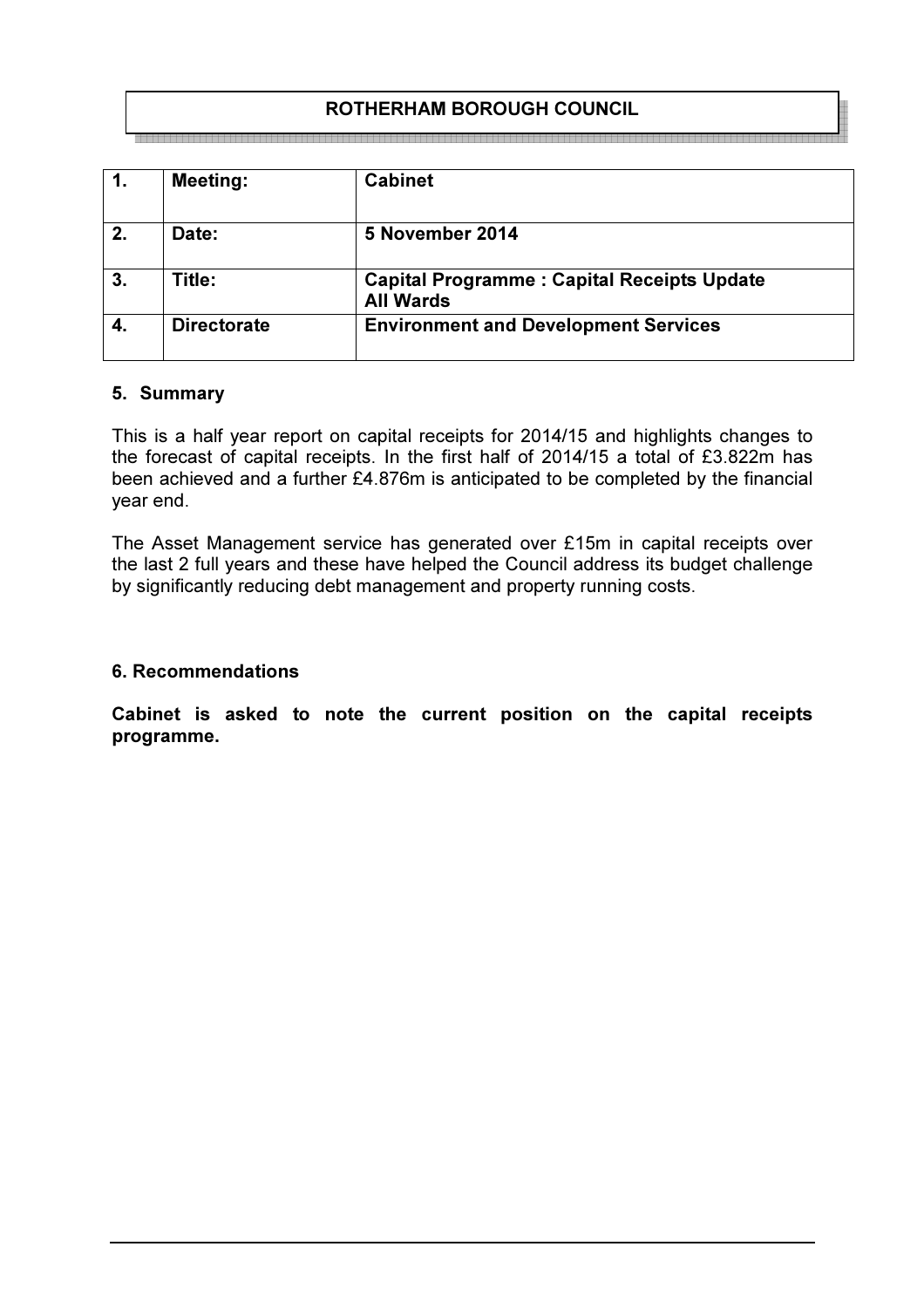### 7. Proposals and Details

### Summary of Financial Position

The table in Appendix 1 summarises both the current year's actual and anticipated capital receipts, together with a forecast of estimated capital receipts over a 4 year period. Appendices 2 to 5 provide further detail on the specific sites targeted to be disposed of over the same 4 year period.

Assets are only added to the programme after a Cabinet decision has been made to release an asset for sale and the appropriate call in period has expired. The table in Appendix 1 shows how the position has changed since the previous report presented to Cabinet on 18 June 2014. The table in Appendix 1 also identifies projected receipts in risk bands (High, Medium and Low) and shows the total projected receipts in each banding. The programme reflects the risks associated with disposing of the types of assets the Council currently holds for sale. The risk bands indicate the known and anticipated risks of disposals being achieved within their allocated quarter-year and take account of the current generally depressed local and regional markets.

In the first 6 months of 2014/15 a total of £3.822m in receipts has been achieved and a further £4.876m is anticipated to be completed by the financial year end, giving projected total receipts for the 14/15 year of £8.698m, including disposals considered 'high risk'.

### Approach adopted by Asset Management

As previously reported the Estates Team has this year already completed sales of three difficult sites known as r/o 22a West Park Drive, Fitzwilliam Rd & Cottingham St (former car park A) and land adjacent to Mill Close.

In addition to this the Estates Team has now completed on the sale of three more assets known as The Maltings, Fitzwilliam Rd & Cottenham Road Car Parks and Saville Street, Dalton which is being developed as a doctor's surgery. These, together with the completion of the former depots at Wadsworth Road, Bramley and Hamilton Road, Maltby has realised a further £3m in capital receipts.

Furthermore, in the next quarter to December the Council has contractual agreements in place on 3 more assets that will realise an additional £3.75m in capital receipts. Coupled with the receipts already secured this year this will bring the total completed receipts to £7.57m; this will more than double Asset Managements selfimposed target of £3.5m for the full year by the end of the third quarter.

For the remainder of (final quarter) 2014/15 capital receipts of £1.137m, of which £0.186m is HRA, have also been identified for completion. These are, however, allocated a high risk profile either because there are no contractual obligations in place or because they are scheduled to complete in the final quarter of the financial year.

The Estates Team also continues to review and identify further assets for sale through the property rationalisation programme. In the current financial year surplus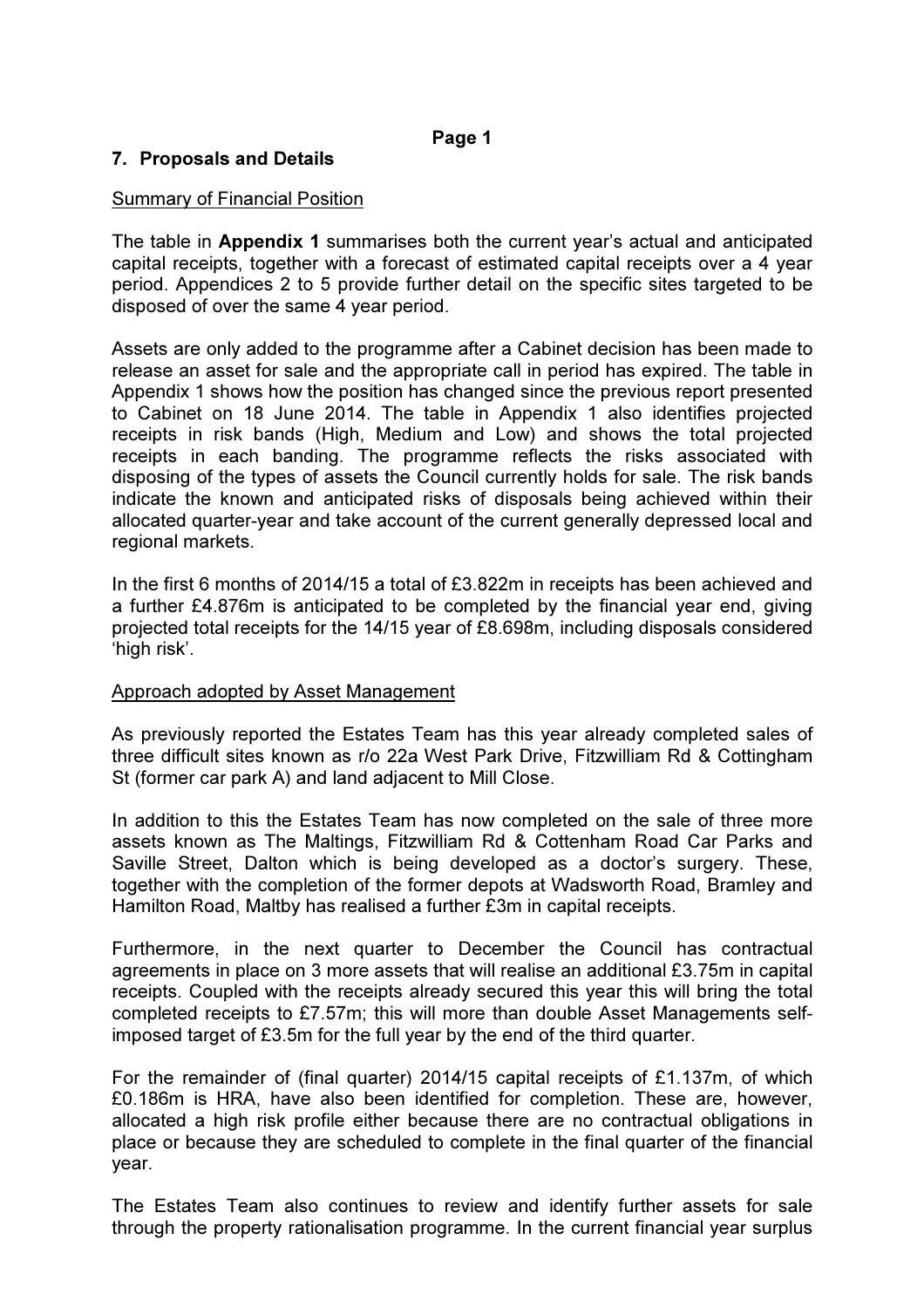assets of £4.24m have been successfully identified for the ongoing disposal programme of which £0.175m is HRA. This surpasses the Asset Managements selfimposed target of £3.5m for the full year by the second quarter.

Evidence of transactions and interest in available sites shows that signs of recovery in local markets are not uniformly spread across the Borough. Through maintaining a flexible approach that is sensitive to the local market and, by continually working with proposed purchasers to overcome site constraints, the Estates Team has not only secured market leading land values but has also realised further benefits from disposal of its assets. Examples of these benefits are given in detail below;

## • Former Council Depot, Wadsworth Road, Bramley

Since the date of the last report planning permission has been granted for the development of 48 units, 20% of which are affordable homes with an additional £10,000 commuted sum towards affordable housing. In addition to this £5,000 was granted to the Parish Council for the upkeep of children's playing facilities in the area together with a £120,000 sum towards education for the authority. As well as these contributions the disposal will realise significant savings in relation to property running costs, a new homes bonus for 48 units and the creation of jobs in the construction phase of the development. Since reporting to CSART this sale has now completed.

## • Eastwood Depot, Eastwood Trading Estate

Significant property defects and high running costs made a sale particularly challenging. However after working with the purchaser to overcome these issues we have negotiated an unconditional offer and a sale of the asset is due to complete imminently. The purchaser of the site is an established local company. Their acquisition will allow them to expand their current operation with the possibility of job creation in the local area. This sale will also allow the Council to save on significant property running costs.

## • Former Council Depot, Hamilton Road, Maltby

A joint marketing agreement with the adjoining land owner has now secured a sale for the re-development of both sites. Planning permission has now been granted for the erection of a 10,000ft² low cost food retail outlet which will see the creation of 40 full time equivalent posts for the local area. The remaining part of the site will see the development of 54 residential units 25% of which will be affordable housing. In addition to this there will be revenue savings in the form of property running costs, a future new homes bonus for 54 units and job creation in the construction phase of each development. Since reporting to CSART this sale has now completed.

## 8. Finance

Maintenance costs of Housing Revenue Account assets until sale are funded from the HRA account. The maintenance cost of the General Fund Assets held for sale is currently unbudgeted in the Land and Property Bank and is being reported as part of the overspend on the Land and Property Bank. There is also a budget pressure relating to the costs of disposing of assets at the current level of disposals.

Assets with receipts of £10,000 and less are placed on a de-minimis list given their classification as revenue income.